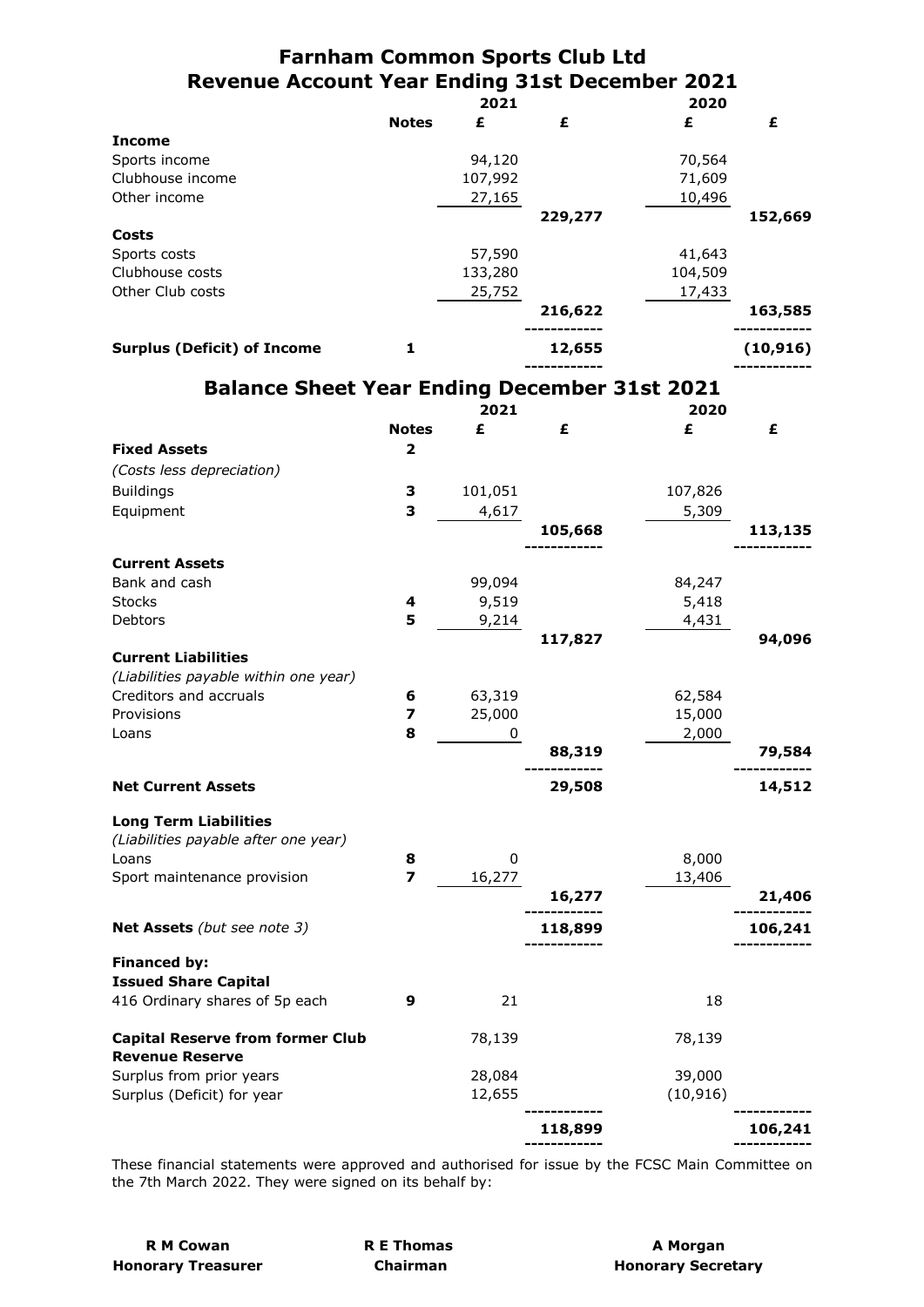# **NOTES. These form part of the financial statements.**

## **Note 1. Revenue Account**

| <b>SUMMARY</b>           | 2021    | 2020      | <b>INTEREST AND</b>             | 2021   | 2020      |
|--------------------------|---------|-----------|---------------------------------|--------|-----------|
|                          | £s      | £s        | <b>DEPRECIATION</b>             | £s     | £s        |
| <b>Income</b>            |         |           |                                 |        |           |
| Sports income            | 94,120  | 70,564    |                                 |        |           |
| Clubhouse income         | 107,992 | 71,609    | Surplus                         | 12,655 | (10, 916) |
| Other income             | 27,165  | 10,496    | Depreciation                    | 8,467  | 8,467     |
|                          | 229,277 | 152,669   | Interest paid                   | 89     | 162       |
| Costs                    |         |           |                                 | 21,211 | (2, 287)  |
| Sports costs             | 57,590  | 41,643    |                                 |        |           |
| Clubhouse costs          | 133,280 | 104,509   | Less interest received          | 32     | 109       |
| Other Club costs         | 25,752  | 17,433    |                                 |        |           |
|                          | 216,622 | 163,585   |                                 |        |           |
|                          |         |           | <b>Surplus (Deficit) before</b> |        |           |
| <b>Surplus (Deficit)</b> | 12,655  | (10, 916) | interest and depreciation       | 21,179 | (2,396)   |

### **The tables below show the Revenue Account details**

#### **SPORT INCOME AND COSTS**

| <b>SPORT NET INCOME</b>              | 2021   | 2020   | <b>VAR</b> | <b>OTHER SPORTS COSTS</b>          | 2021   | 2020   | <b>VAR</b>  |
|--------------------------------------|--------|--------|------------|------------------------------------|--------|--------|-------------|
| <b>Subscriptions</b>                 | 66,312 | 49,254 | 17,058     | <b>Ground &amp; court expenses</b> |        |        |             |
|                                      |        |        |            | Ground maintenance                 | 9,594  | 5,917  | 3,677       |
| Net match fees                       | 2,881  | 2,319  | 562        | Groundsman                         | 10,308 | 11,134 | (826)       |
|                                      |        |        |            | Ground equipment & repairs         | 1,080  | 5,044  | (3,964)     |
| <b>Squash light fees</b>             | 2,809  | 2,031  | <b>778</b> | Materials                          | 4,198  | 2,124  | 2,074       |
| <b>Tennis light fees</b>             | 371    | 548    | (177)      | Courts                             | 7,560  | 6,093  | 1,467       |
|                                      |        |        |            | <b>Sub Total</b>                   | 32,740 | 30,312 | 2,428       |
| <b>Activity studio</b>               | 6,503  | 6,510  | (7)        |                                    |        |        |             |
|                                      |        |        |            | <b>Playing expenses</b>            |        |        |             |
| <b>Field &amp; court hire income</b> | 2,337  | 2,590  | (253)      | Pitch hire                         | 635    | 928    | (293)       |
|                                      |        |        |            | Team expenses                      | 898    | 775    | 123         |
| Drifters kit shop sales              | 2,576  | 2,402  | 174        | Physiotherapist                    | 826    | 1,561  | (735)       |
| Cost of goods sold                   | 1,846  | 1,877  | (31)       | Playing equipment                  | 10,745 | 698    | 10,047      |
| Kit shop net income                  | 730    | 525    | 205        | Affiliation, league & cup entry    | 1,201  | 871    | 330         |
|                                      |        |        |            | Trophies & other expenses          | 1,192  | 1,219  | (27)        |
| Other kit/tournaments etc.           |        |        |            | <b>Sub total</b>                   | 15,497 | 6,052  | 9,445       |
| Income                               | 2,441  | 560    | 1,881      |                                    |        |        |             |
| Costs                                | 2,658  | 450    | 2,208      | <b>Coaching</b>                    |        |        |             |
| <b>Net income</b>                    | (217)  | 110    | (327)      | Rugby                              | 2,470  | 1,680  | 790         |
|                                      |        |        |            | Cricket                            | 1,067  |        | 1,067       |
|                                      |        |        |            | Squash                             | 240    | 200    | 40          |
| <b>Sport funding</b>                 |        |        |            | <b>Sub Total</b>                   | 3,777  | 1,880  | 1,897       |
| Sponsorship income                   | 898    | 350    | 548        |                                    |        |        |             |
| <b>Grant Income</b>                  | 6,992  | 4,000  | 2,992      |                                    |        |        |             |
| <b>Total sport funding</b>           | 7,890  | 4,350  | 3,540      | <b>Depreciation sport assets</b>   | 1,072  | 1,072  | $\mathbf 0$ |
|                                      |        |        |            |                                    |        |        |             |
|                                      |        |        |            | <b>TOTAL SPORTS INCOME</b>         | 94,120 | 70,564 | 23,556      |
|                                      |        |        |            | <b>TOTAL SPORTS COST</b>           | 57,590 | 41,643 | 15,947      |
|                                      |        |        |            | <b>SURPLUS/DEFICIT</b>             | 36,530 | 28,921 | 7,609       |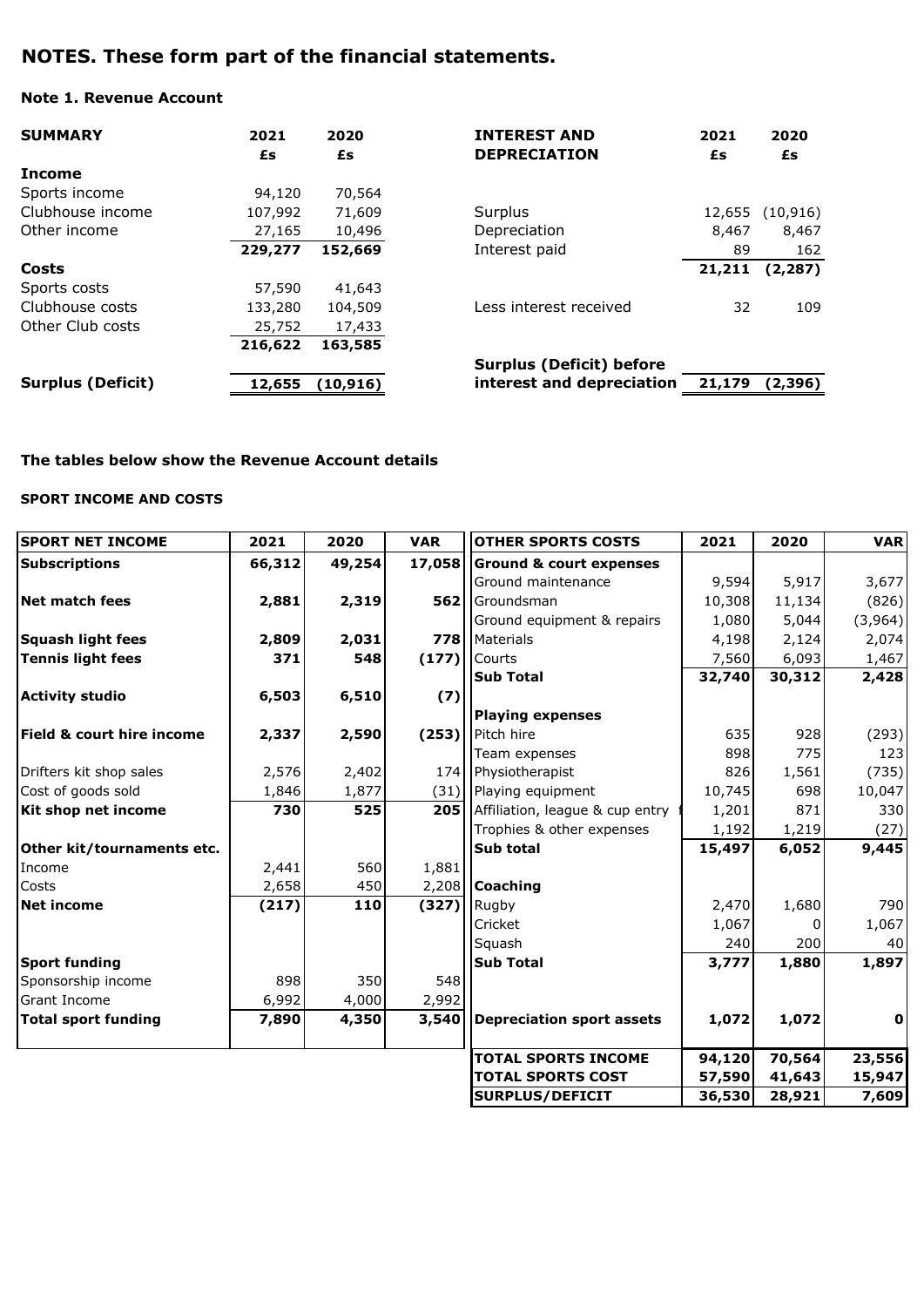#### **Note 1. Revenue Account continued**

#### **CLUBHOUSE INCOME AND COSTS**

| <b>Clubhouse net income</b>   | 2021   | 2020     | <b>VARIANCE</b> | <b>Other Clubhouse costs</b>   | 2021   | 2020   | <b>VARIANCE</b> |
|-------------------------------|--------|----------|-----------------|--------------------------------|--------|--------|-----------------|
| <b>Bar sales</b>              |        |          |                 | <b>Clubhouse overheads</b>     |        |        |                 |
| Bar takings cash              | 32,712 | 19,303   | 13,409          | Rent                           | 750    | 750    | $\mathbf{0}$    |
| Bar takings member card       | 55,227 | 34,557   | 20,670          | Rates                          | 532    | 84     | 448             |
| <b>Total bar sales</b>        | 87,939 | 53,860   | 34,079          | Insurance                      | 4,701  | 4,030  | 671             |
|                               |        |          |                 | Gas                            | 1,414  | 1,971  | (557)           |
| Cost of bar stock sold        | 33,351 | 23,746   | 9,605           | Electricity                    | 9,530  | 8,462  | 1,068           |
| <b>Bar net income</b>         | 54,588 | 30,114   | 24,474          | Water                          | 739    | 742    | (3)             |
| Bar gross margin              | 62%    | 55.9%    | 6.2%            | Security                       | 3,091  | 805    | 2,286           |
|                               |        |          |                 | TV & music                     | 3,935  | 2,955  | 980             |
| Other bar income              |        |          |                 | <b>Overheads total</b>         | 24,692 | 19,799 | 4,893           |
| Quiz & fruit machines         | 244    | 118      | 126             |                                |        |        |                 |
| Pool table income             | 232    | 96       | 136             | <b>Club maintenance</b>        |        |        |                 |
|                               | 476    | 214      | 262             | Cleaning                       | 4,683  | 4,006  | 677             |
| Other bar costs               |        |          |                 | Repairs & maintenance          | 6,075  | 7,669  | (1, 594)        |
| <b>Bar sundries</b>           | 1,698  | 1,274    | 424             | Club furnishings and equipment | 4,295  |        | 4,295           |
| Steward & bar staff           | 42,800 | 36,660   | 6,140           | Stewards Accommodation         | 60     | 860    | (800)           |
| Stocktaker                    | 460    | 250      | 210             | Hygiene health & safety        | 5,636  | 1,121  | 4,515           |
|                               | 44,958 | 38,184   | 6,774           | Waste disposal                 | 2,135  | 1,729  | 406             |
|                               |        |          |                 |                                | 22,884 | 15,385 | 7,499           |
| Surplus on bar                | 10,106 | (7, 856) | 17,962          |                                |        |        |                 |
| Gov't business support grants | 11,602 | 6,834    | 4,768           |                                |        |        |                 |
| Job Retention Scheme grants   | 7,975  | 10,701   | (2,726)         | <b>Depreciation</b>            |        |        |                 |
| <b>Clubhouse funding</b>      | 19,577 | 17,535   | 2,042           | <b>Clubhouse assets</b>        | 7,395  | 7,395  | 0               |
|                               |        |          |                 |                                |        |        |                 |

**TOTAL CLUBHOUSE INCOME 107,992 71,609 36,383 TOTAL CLUBHOUSE COSTS 133,280 104,509 (28,771)**

| <b>OTHER CLUB INCOME AND COSTS</b> |          |              |                 |                                |        |        |                 |
|------------------------------------|----------|--------------|-----------------|--------------------------------|--------|--------|-----------------|
| Other Club net income              | 2021     | 2020         | <b>VARIANCE</b> | <b>Other Club costs</b>        | 2021   | 2020   | <b>VARIANCE</b> |
| <b>Fund raising</b>                |          |              |                 |                                |        |        |                 |
| Cricket                            | $\Omega$ | 0            | $\Omega$        |                                |        |        |                 |
| Tennis                             | 0        | 100          | (100)           |                                |        |        |                 |
| Squash                             |          | 448          | (448)           | Administration                 |        |        |                 |
| Rugby                              | 579      | n            | 579             | IT & website                   | 2,737  | 2,585  | 152             |
| Social                             | 314      | 24           | 290             | Postage printing stationery    | 32     | 103    | (71)            |
| Ball/Sportsman's dinner            | 3,053    | <sup>0</sup> | 3,053           | Legal and accounting           | 6,306  | 5,550  | 756             |
| <b>Sub total</b>                   | 3,946    | 572          | 3,374           | <b>Sub total</b>               | 9,075  | 8,238  | 837             |
|                                    |          |              |                 |                                |        |        |                 |
| Drifters café income               | 5,889    | 3,940        | 1,949           |                                |        |        |                 |
| Drifters café costs                | 2,809    | 1,921        | 888             | Advertising                    | 101    | 36     | 65              |
| Net café income                    | 3,080    | 2,019        | 1,061           | Miscellaneous                  | 4,450  | 256    | 4,194           |
|                                    |          |              |                 | Bank charges                   | 270    | 262    | 8               |
| Rugby tickets income               | 7,102    | 5,047        | 2,055           | Credit card charges            | 1,856  | 1,511  | 345             |
| Rugby tickets costs                | 7,102    | 5,047        | 2,055           | <b>Sub total</b>               | 6,677  | 2,065  | 4,612           |
| Net ticket income                  | 0        | 0            |                 |                                |        |        |                 |
| Meeting room hire                  | 200      | 323          | (123)           |                                |        |        |                 |
| <b>Sundry income</b>               | 9,996    | 505          | 9,491           |                                |        |        |                 |
| Interest received                  | 32       | 109          | (77)            | Interest paid                  | 89     | 162    | (73)            |
|                                    |          |              |                 | <b>TOTAL OTHER CLUB INCOME</b> | 27,165 | 10,496 | 16,669          |
|                                    |          |              |                 | <b>TOTAL OTHER CLUB COSTS</b>  | 25,752 | 17,433 | (8, 319)        |

#### **Notable activity 2021**

**Income and Expenditure.** The clubhouse reopened in April with outside bar service only and was not fully re-opend until later in the year when full restrictions on social gatherings were lifted. The Club was able to offset losses in income with Government business support grants and able to offset wages and salary costs with grants from the Job Retention Scheme. These grants were used to maintain the remuneration of the Club's Steward and bar staff and to purchase an awning for the Clubhouse terrace and outdoor furniture to support the club during the period when outdoor bar service only could be provided.

Additional grants were applied for and received from the Heart of Bucks Community Foundation and the Mobbs Memorial Fund which enabled us to replace our mobile cricket nets and cricket covers. Other notable expenditure in the year was the planned repainting of nos 3 & 4 tennis courts and works to the Club's plumbing and security systems.

**VAT.** As a Community Amateur Sports Club (CASC) the Club has exemption from VAT on its sport associated income and expenditure. This means it does not have to pay VAT on its sport related income but it cannot normally recover the VAT on sport related expenditure. However, as a result of the continued reduced spending compared to normal years, the Club was able to benefit from the "de minimis" ruling whereby VAT on exempt expenditure can be recovered if it is less than £7,500 in the year. The Club was therefore able to recover over £7,000 of input VAT on its sport associated expenditure in the year. It is likely that such a reclaim will not be possible in most future years.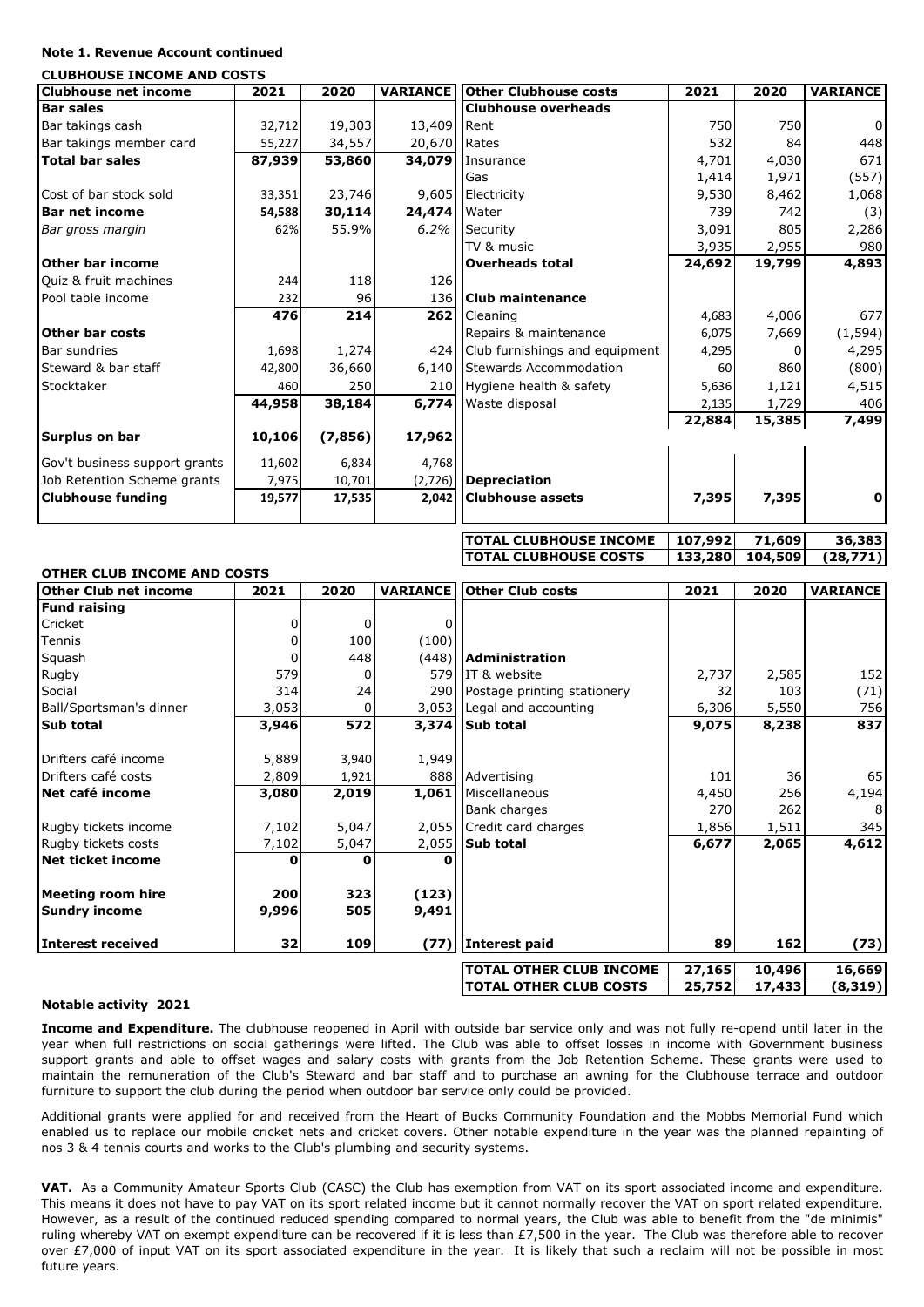| <b>Note 2. Fixed Assets</b> |                        |                  | Clubhouse Clubhouse | Ground       | Total               |
|-----------------------------|------------------------|------------------|---------------------|--------------|---------------------|
|                             |                        | <b>Buildings</b> | Equipment           | Equipment    | <b>Fixed Assets</b> |
|                             | Cost to former Club at |                  |                     |              |                     |
|                             | 01.01.2010             | 200,009          | 882                 | 6,309        | 207,200             |
|                             | Costs to FCSC Ltd.     |                  |                     |              |                     |
|                             | At 01.01.2021          | 171,510          | 6,915               | 15,771       | 194,196             |
|                             | Additions              | 0                | 0                   | 1,000        | 1,000               |
|                             | <b>Disposals</b>       | 0                | (1,250)             | $\mathbf{0}$ | (1,250)             |
|                             | Cost at 31.12.21       | 171,510          | 5,665               | 16,771       | 193,946             |
|                             |                        |                  |                     |              |                     |
|                             | <b>Depreciation</b>    |                  |                     |              |                     |
|                             | At 01.01.2021          | 63,684           | 6,158               | 11,219       | 81,061              |
|                             | Charge 2021            | 6,775            | 620                 | 1,072        | 8,467               |
|                             | On Disposals           | $\mathbf{0}$     | (1,250)             | 0            | (1,250)             |
|                             | At 31.12.2021          | 70,459           | 5,528               | 12,291       | 88,278              |
|                             |                        |                  |                     |              |                     |
|                             | <b>Net Book Value</b>  |                  |                     |              |                     |
|                             | At 31.12.2021          | 101,051          | 137                 | 4,480        | 105,668             |
|                             | At 31.12.2020          | 107,826          | 757                 | 4,552        | 113,135             |

The Club was incorporated January 1st 2010. Where applicable, the original cost of the assets transferred from the former unincorporated Club are shown in the table above.

Depreciation is provided at the following annual rates in order to write off the cost of fixed assets, less their estimated residual value, over their expected useful lives:

Clubhouse buildings: straight line over 30 years Roofs: straight line over 30 years

Clubhouse equipment: straight line over 5 years Ground Equipment: straight line over 10 years

Expenditure on equipment purchased in 2021 formed part of annual expenditure and has been included within the Revenue Account. This expenditure is written off as it arises

# **Note 3. Buildings**

The Club's buildings were constructed using Club funds. The book value of the buildings shown on the asset register above is the cost, less depreciation, of the project completed in 2003 to extend and refurbish the clubhouse, and the cost to the club of installing new roof sections in 2015 and 2019. The terms of the Club's lease provide for the ownership of all buildings to be passed to the Club's landlord on termination of its lease. The lease is due to expire on 23rd June 2080. The value of the Club's net assets, if the book value of the buildings is excluded, is £17,848.

| Note 4. Stocks<br>Bar stock<br>Rugby kit shop | £s<br>5,822<br>3,697<br>9,519 | stocks are valued at the lower of cost and net realisable value |
|-----------------------------------------------|-------------------------------|-----------------------------------------------------------------|
|                                               |                               |                                                                 |
| <b>Note 5. Debtors</b>                        | £s                            |                                                                 |
| Rugby international tickets                   | 2,803                         |                                                                 |
| Pre-payments                                  | 1,147                         |                                                                 |
| Sundry debtors                                | 5,264                         |                                                                 |
|                                               | 9,214                         |                                                                 |
| <b>Note 6. Creditors and Accruals</b>         | £s                            |                                                                 |
| Trade invoices                                | 10,737                        | - 2021 costs paid in 2022                                       |
| Members' card balances                        | 6,088                         | - deposits placed on members' individual bar accounts           |
| Subscriptions paid in advance                 | 9,944                         | - sums received in 2021 for 2022 membership subscriptions       |
| Players funds                                 | 2,333                         | - see note below                                                |
| Purchase accruals and payroll                 | 12,484                        | - sums accrued for 2021 expenditure not billed                  |
| Key deposits                                  | 2,715                         | - members' deposits held for squash or tennis court keys        |
| Sponsorship and grants                        | 19,018                        | - see note below                                                |
|                                               | 63,319                        |                                                                 |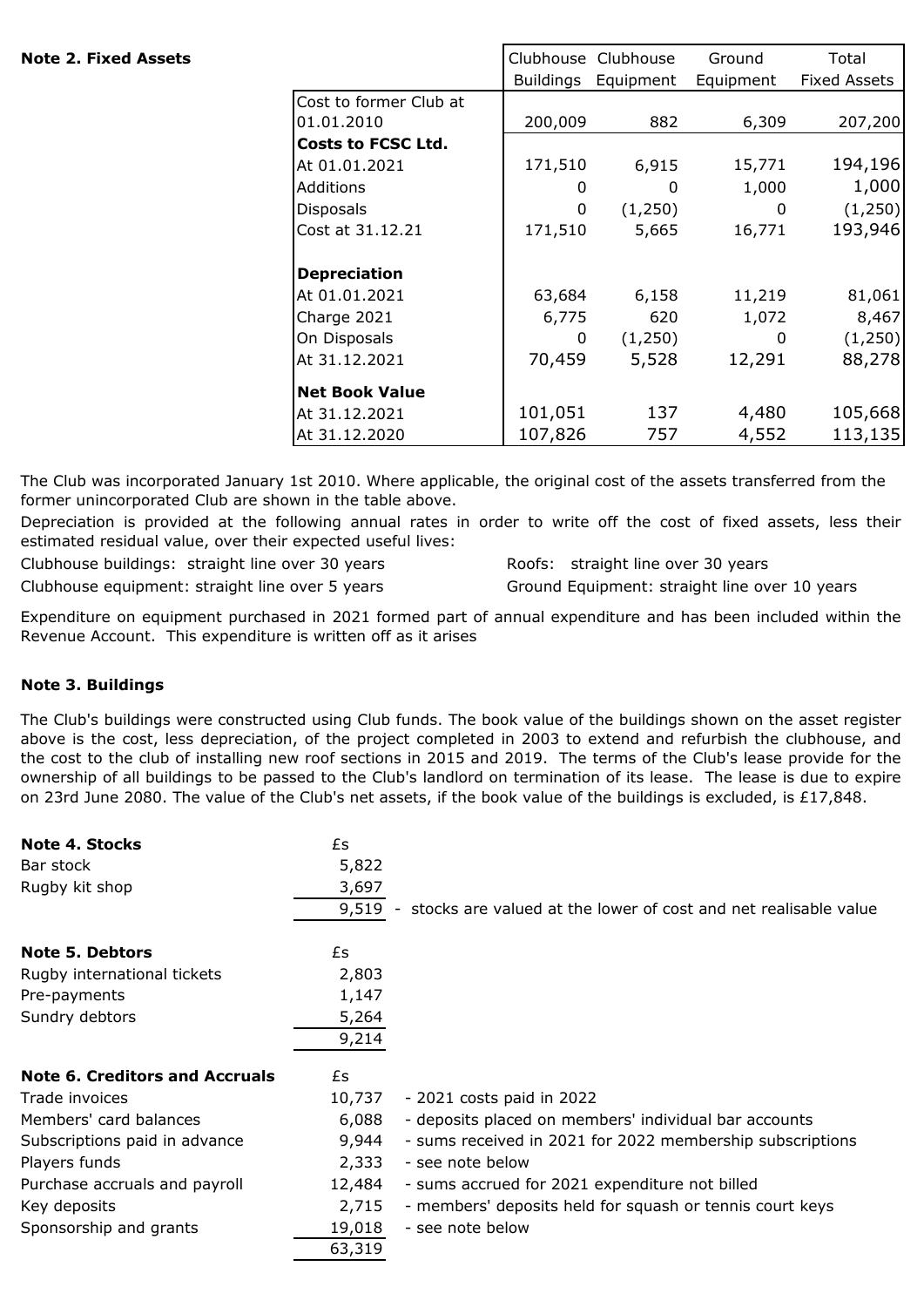**Players funds** represent sums, held by the Club, for planned tours or kit purchases, or for special items of expenditure for which members' money has been collected. The Club makes no contribution to members' tour costs. The Club will pay for the kit or tour costs or special items from these funds. Any surpluses are repayable to the members.

**Sponsorship and grants** are sums of money awarded to the Club for specific projects or purposes such as facilities improvements, the provision of playing kit or equipment, or for coaching. As expenses are incurred, the amount of the expense is released from the appropriate fund to the Revenue Account. The amounts shown in the Balance Sheet for grants and sponsorship represent the amounts yet to be utilised for the purpose or project for which they were awarded.

### **Note 7. Provisions**

The Club continues to set aside each year sums to fund expected future major sports projects such as the resurfacing of tennis courts. £7,500 was charged to the revenue account and added to this provision in 2021, a net increase to the provision of £2,871 after costs incurred during the year were charged to the fund. A sum of £5,000 was provisioned in 2019 for renovation work to the Clubhouse. These works were postponed as a result of the closures caused by the pandemic. An addition of £20,000 has been made to this fund from Club reserves to meet the now expected costs.

### **Note 8. Loans**

A loan was taken out in 2015 to fund the short fall in funds available to pay for the new roof. The final repayment of the loan was made in 2021.

### **Note 9. Issued share capital**

One share with a nominal value of 5p is held by each person who was a full voting member of the Club (as defined by the Club rules) at the close of 2021. Shares may not be transferred or traded. A member forfeits his or her share on ceasing to be a member. In the event of it becoming necessary for the members to discontinue the activities of the Club, its funds and property shall not be paid or distributed amongst the members but shall be appropriated or distributed for such other registered Community Amateur Sports Club (CASC) or charity as may be approved by the members.